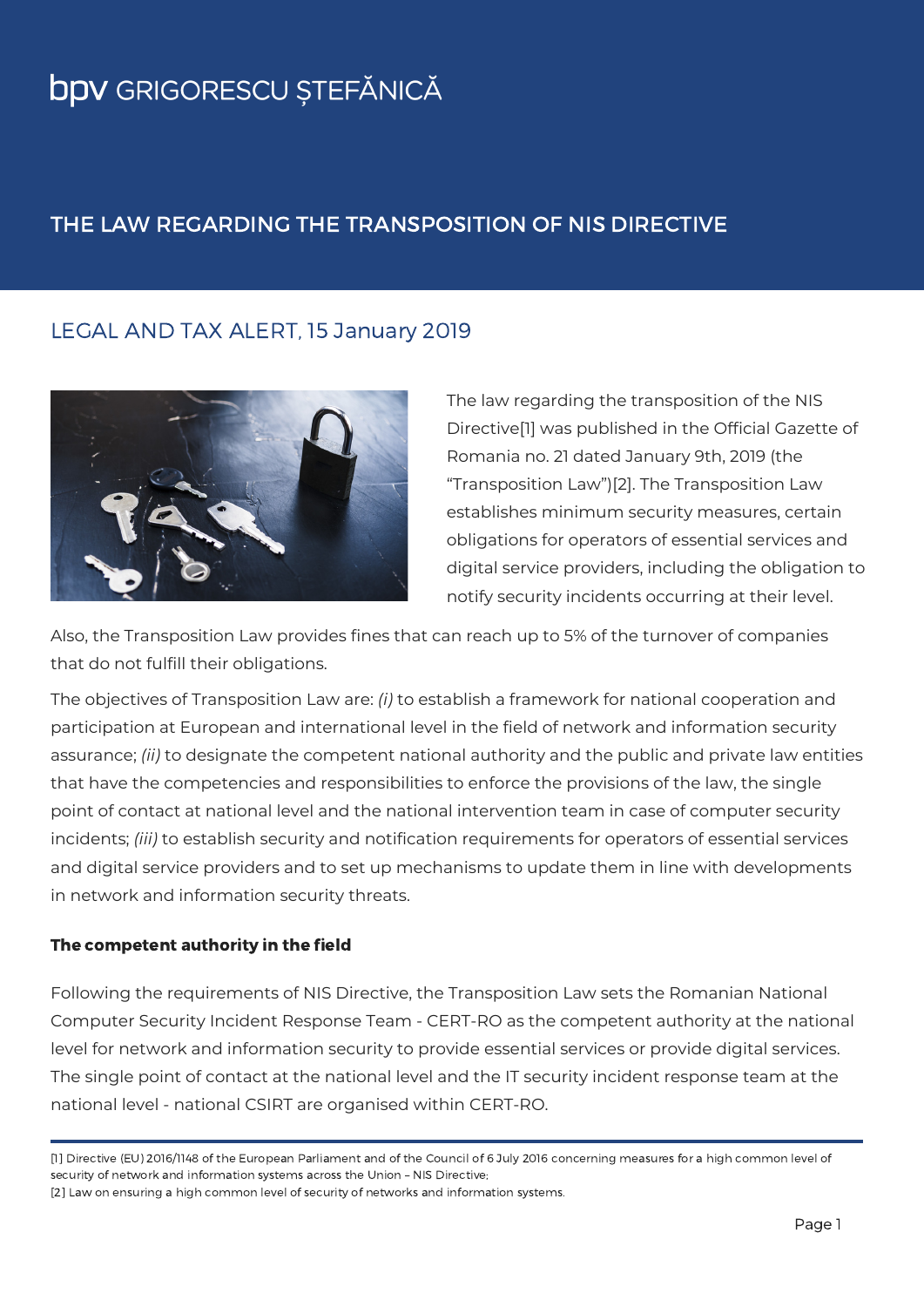#### To whom the Transposition Law applies

The Transposition Law provisions apply to both operators of essential services and digital service providers. Thus, the Transposition Law is applicable to large companies that rely heavily on information and communication technology and are active in the following areas: energy (electricity, oil, gas), transport (air, rail, water, road transport), banking sector, financial market infrastructures, health sector (hospitals and private clinics), drinking water supply and distribution, digital infrastructure (IXP, DNS, TLD), digital service provision (online markets, online search engines, cloud computing).



As per the Transposition Law, CERT-RO identifies operators of essential services with their registered office, subsidiary, branch, working unit or other forms of legal representation established on the territory of Romania. In this regard, an operator of essential service is a natural or legal person of public or private law who provides a service that fulfils the following cumulatively:

- the service is essential for the maintenance of critical societal and/or economic activities;
- the provision of that service depends on network and information systems;
- an incident would have significant disruptive effects on the provision of that service.

The assessment of the degree of disruptive in the provision of the essential service is based on certain criteria (*without being cumulative*), criteria such as:

- the number of users relying on the service provided by the entity concerned;
- the dependency of other sectors of the above mentioned on the service provided by that entity;
- the impact that incidents could have, in terms of intensity and duration, on economic and societal activities or public safety;
- the market share of that entity;
- the geographic spread on the area that could be affected by an incident;
- the importance of the entity for maintaining a sufficient level of the service, taking into account the availability of alternative means for the provision of that service.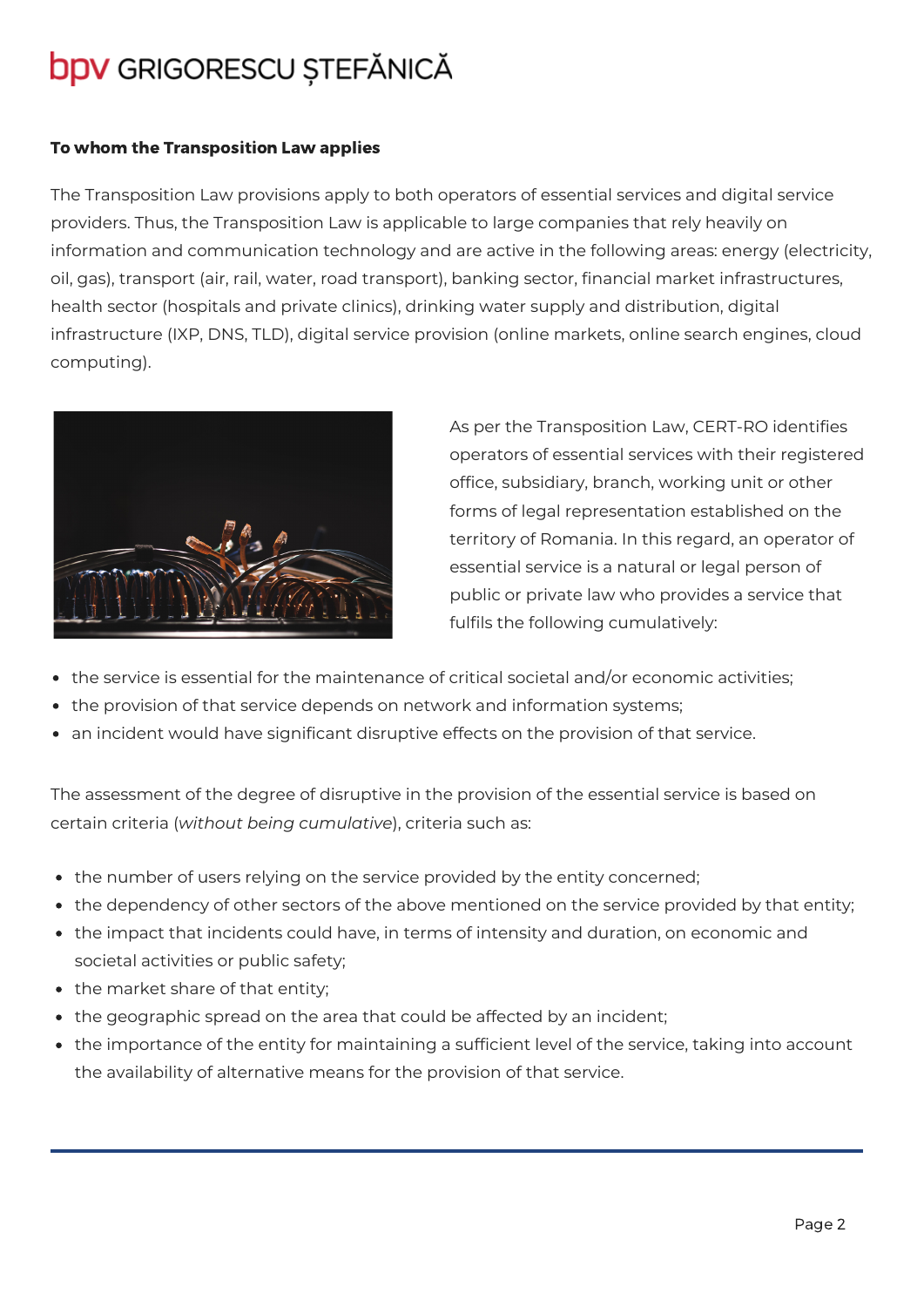Digital service providers are those who typically provide a service at a charge, at a distance, by electronic means and at the request of the recipient of the service, a service that falls into one of the following categories: *(i)* online marketplace; *(ii)* online search engine; *(iii)* cloud computing service.

#### The key obligations in this field

In order to ensure network and information security, the key obligations of operators of essential services and digital service providers are:



- implementing adequate and proportionate technical and organisational measures to meet the minimum security requirements;
- implementing appropriate measures to prevent and minimise the impact of incidents affecting the security of networks and computer systems used to provide essential and digital services;
- prompt notification of CERT-RO as a national CSIRT of incidents that have a significant impact on the continuity of essential services or digital services provision;
- establishment of the permanent means of contact, designation of the network and information security officers responsible for monitoring the means of contact and communication to CERT-RO of the list, as well as any subsequent changes as soon as they have occurred;
- interconnecting with the CERT-RO alert and cooperation service, ensuring the permanent monitoring of alerts and requests received through this service or other means of contact and taking the appropriate response measures at the level of their networks and information systems.

#### Certified security auditors

Operators of essential services and digital services providers are also required to conduct a security audit of their networks and IT systems. The security audit has to be performed by computer security auditors who have valid certificates issued by CERT-RO to audit computer networks and systems that serve essential services or digital services.

According to the Transposition Law, several exclusions are provided, according to which the security audit cannot be carried out by: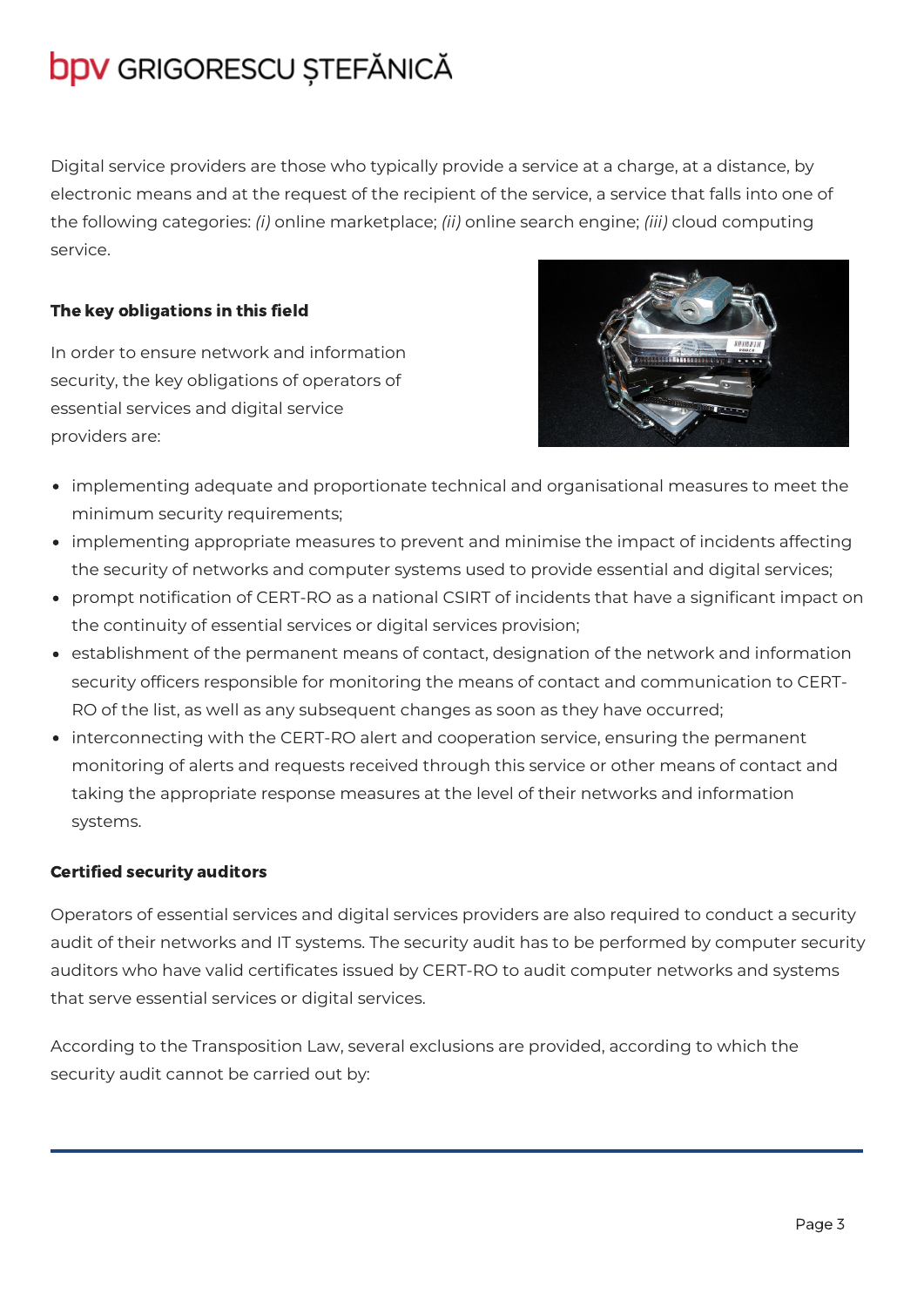- certified auditors who regularly provide IT security services or CSRIT services to an operator of essential services or digital service provider, or are their employees;
- the auditor who has concluded a service provision agreement for the network and the system under audit at the time of the audit or within a period of less than one year;
- the auditor who has performed 3 consecutive audits with the same operator of essential service or digital service provider.

### Notification to CERT-RO

Both operators of essential service and digital service providers are required to immediately notify CERT-RO the incidents that have a significant impact on the continuity of essential services or the provision of digital services. They have to provide at least the following information:



- the identification of the infrastructure and the operator or supplier concerned;
- description of the incident;
- the period of the incident;
- the estimated impact of the incident;
- preliminary measures adopted;
- list of authorities of the state affected by the incident;
- the potential geographical extent of the incident;
- data on potential cross-border effects of the incident.

#### **Penalties**

As regards the sanctions for non-fulfilment of the obligations imposed by the Transposing Law, the fines that could be applied are between:

- RON 3,000 and RON 50,000, and in the case of a repeated violation, the limit of the fine is up to RON 100,000;
- 0.5% and 2% of the company's annual turnover for non-compliance with the Transposition Law, and in the case of a repeated violation, the fine limit is up to 5% of the turnover for companies with a turnover of over RON 2,000,000.

#### Disclaimer

Legal & Tax Alert is an information service provided by bpv GRIGORESCU ŞTEFĂNICĂ. This material is for information purposes only and does not constitute legal advice. We recommend that you seek legal advice before taking or implementing any decision on the basis of the information contained in this material. We welcome your feedback and suggestions for improving this publication at any of the contact details listed above.